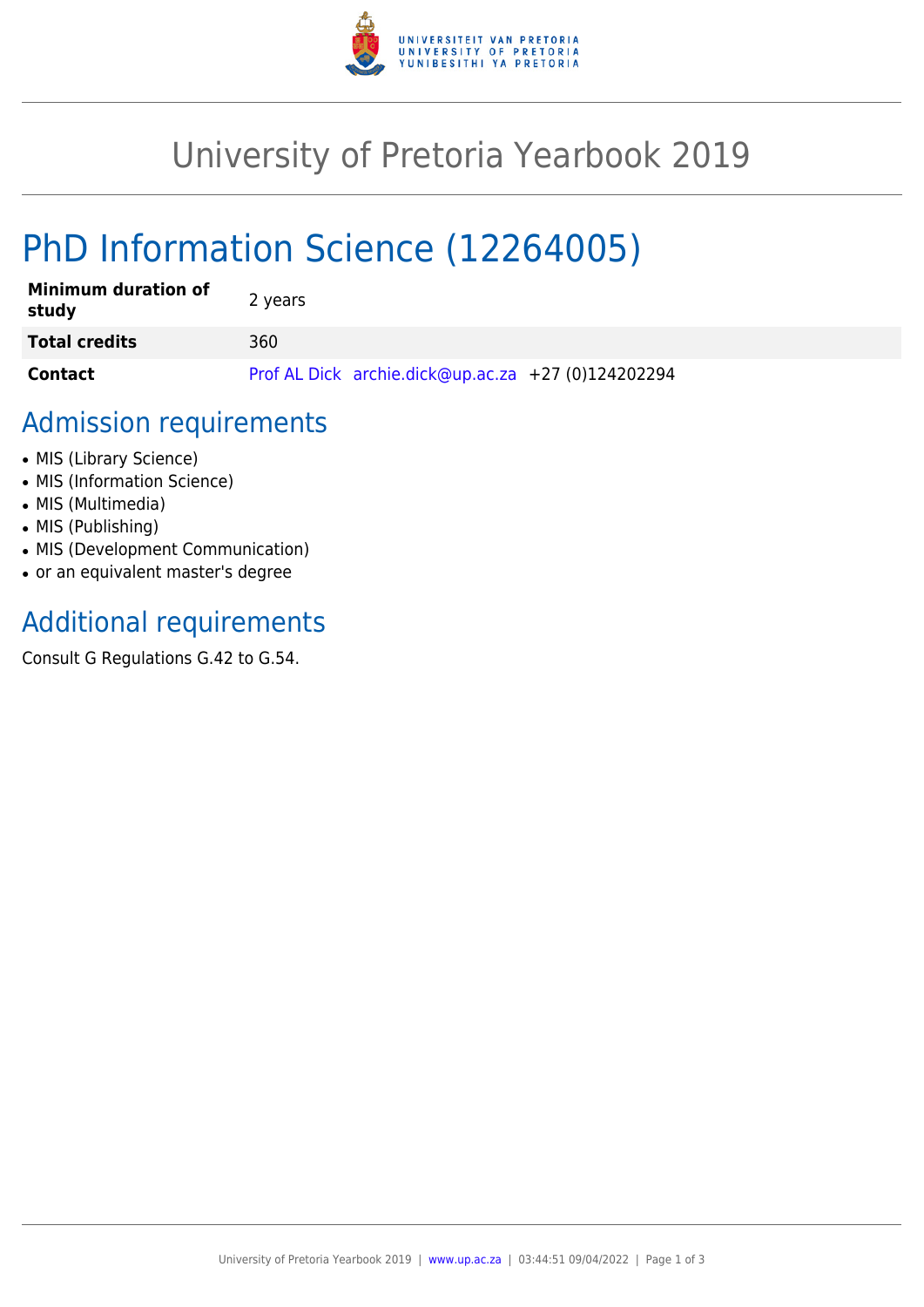

## Curriculum: Year 1

**Minimum credits: 360**

#### **Core modules**

[Thesis: Information science 990](https://www.up.ac.za/faculty-of-education/yearbooks/2019/modules/view/INL 990) (INL 990) - Credits: 360.00